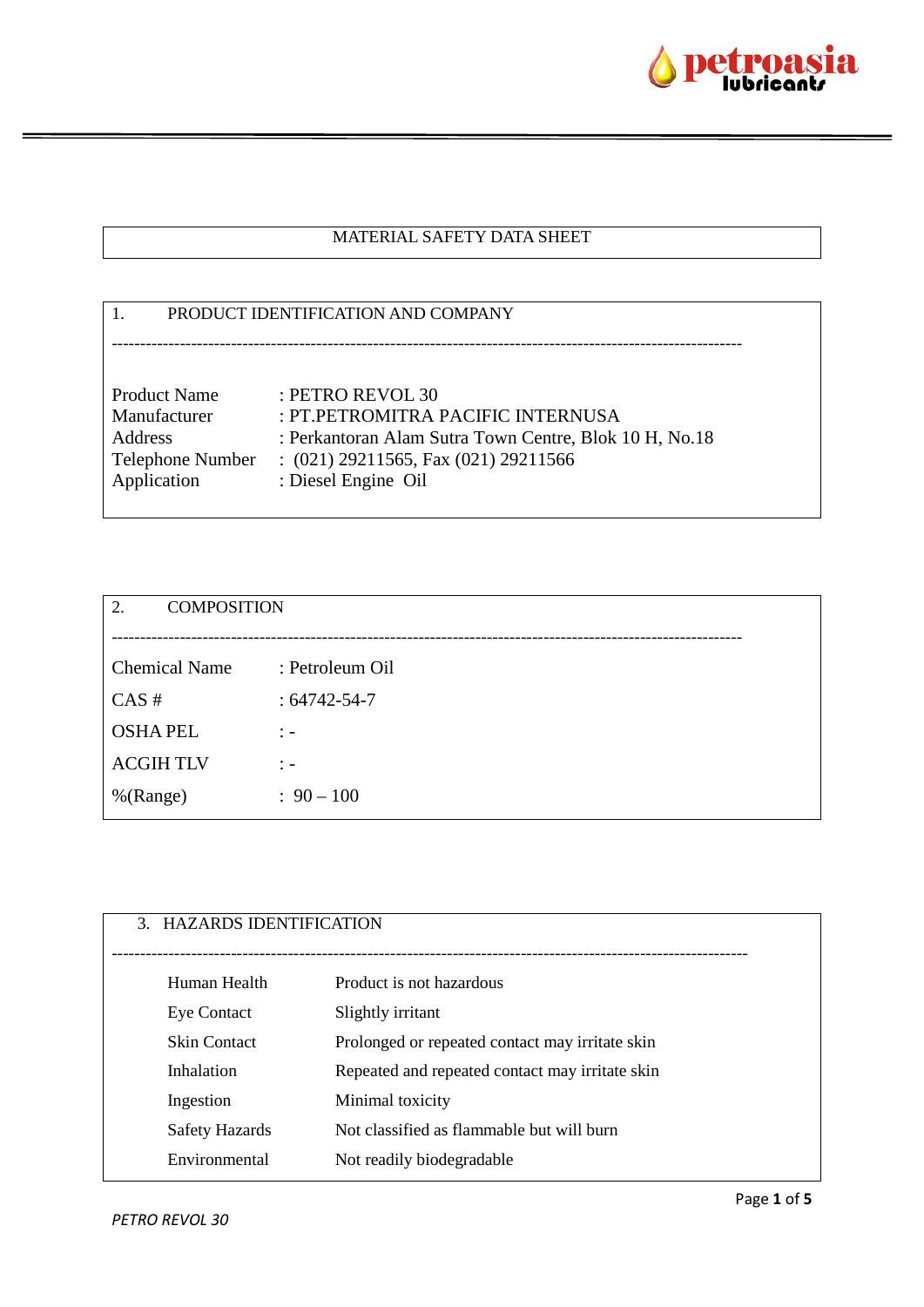

| 4. | <b>FIRST AID</b>    |                                                                                                                                          |
|----|---------------------|------------------------------------------------------------------------------------------------------------------------------------------|
|    | <b>Eye Contact</b>  | Flush eyes with large amount of water until irritation subsides. If<br>irritation persists, get medical attention                        |
|    | <b>Skin Contact</b> | Flush with large amount of water, use soap if available. Remove<br>contaminated clothing. If irritation persists, get medical attention. |
|    | Inhalation          | Remove to fresh air. If rapid recovery does not occur, get medical<br>attention                                                          |
|    | Ingestion           | Do not induce vomiting. If rapid recovery does not occur, get<br>medical attention                                                       |

| <b>FIRE FIGHTING MEASURES</b><br>.5.    |                                                              |
|-----------------------------------------|--------------------------------------------------------------|
|                                         |                                                              |
| Flash Point, OC                         | : 240                                                        |
| <b>Extinguishing Media</b>              | : Dry chemical, Foam or CO2                                  |
| <b>Special Fire Fighting Procedures</b> | : For fire fighter involving this material, do not enter any |
|                                         | enclosed or<br>confined fire space without proper            |
|                                         | protective equipment, including self contained               |
|                                         | breathing apparatus                                          |
| <b>Combustion Products</b>              | : Oxides of carbon                                           |
|                                         |                                                              |

### 6. ACCIDENTAL RELEASE MEASURES

--------------------------------------------------------------------------------------------------------------------------- Clean-up Procedures Stop the source of leak or realease and contain spill if possible. Cover spill with generous amount of inert absorbent material such as sand of earth Sweep up and remove to suitable, clearly marked containers for disposal in accordance with local regulations. Scrub contaminated area with detergent and water. Pick up liquid with additional absorbent material and dispose as above. Wear proper protective equipment during clean-up

| <b>HANDLING AND STORAGE</b> |                                                                                                                                                                                        |
|-----------------------------|----------------------------------------------------------------------------------------------------------------------------------------------------------------------------------------|
| <b>Handling</b>             | Handling temperatures should not exceed 70°C. Wear proper safety<br>protective equipment. Wash hands thoroughly after handling. Water<br>contamination and spillage should be avoided. |
| Storage                     | Storage temperatures should be maintained between 0 to 50°C.<br>toxic fumes may be evolved from decomposition of<br>Odorous and<br>product if stored above the safe temperature.       |

.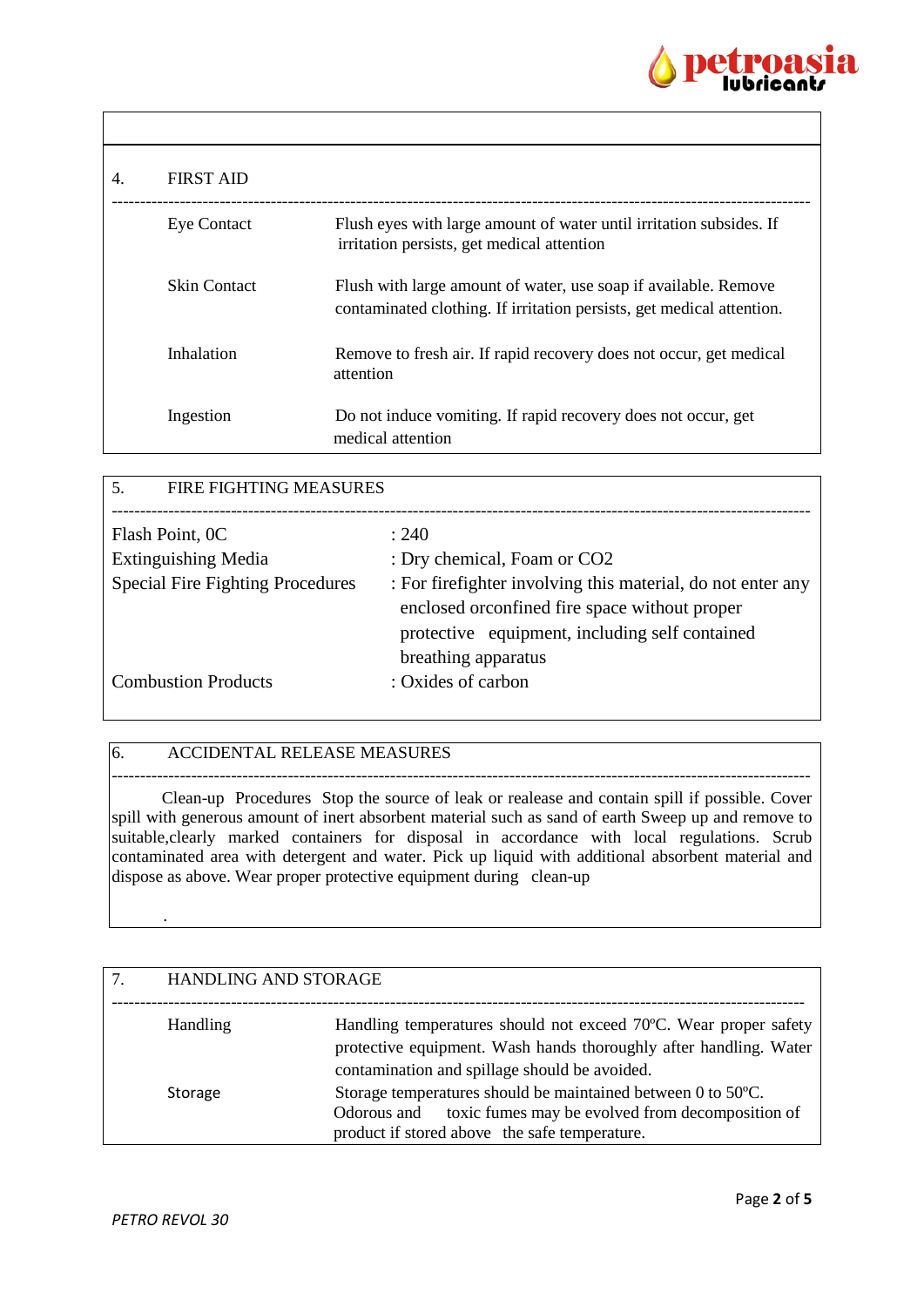

| 8. | EXPOSURE CONTROL/PERSONAL PROTECTION |                                                                                                       |
|----|--------------------------------------|-------------------------------------------------------------------------------------------------------|
|    | <b>Exposure Limits</b>               | Threshold Limit Values for oil mist is recommended to be controlled                                   |
|    |                                      | at 5 mg/m <sup>3</sup> or lower for exposure of 8 hours daily                                         |
|    | Ventilation                          | Use exhaust ventilation to keep below exposure limits                                                 |
|    | Eye Protection                       | Wear safety glasses or face shields if splashing is likely to occur                                   |
|    | <b>Skin Protection</b>               | Avoid repeated and prolonged contact with product. Use oil resistant<br>gloves                        |
|    | Respiratory                          | Not normally required unless in confined                                                              |
|    | Protection                           |                                                                                                       |
|    | <b>Body Protection</b>               | Use proper protection equipment to avoid contact. Wear PVC apron i<br>if splashes are likely to occur |

## 9. PHYSICAL AND CHEMICAL PROPERTIES

| Appearance and odor    | : Brown liquid and characteristic odor |
|------------------------|----------------------------------------|
| Density @ 15oC         | : 0.8895                               |
| Boiling Point (oC)     | : Not determined                       |
| Melting point $(oC)$   | : Not applicable                       |
| Pour Point             | : NA                                   |
| Flash Point, oC        | : 240                                  |
| Solubility in water    | <b>Non</b>                             |
| Vapour Density (air=1) | : Not determined                       |
| Evaporation rate       | : Not determined                       |
| (Butyl Acetate=1)      |                                        |
|                        |                                        |
|                        |                                        |

| STABILITY AND REACTIVITY |                                                                                 |
|--------------------------|---------------------------------------------------------------------------------|
| Stability                | Product is stable under normal use conditions                                   |
| <b>Thermal</b>           | Carbon monoxide, carbon dioxide, oxides of sulphur and nitrogen                 |
| Decomposition            | organic and inorganic compound may evolve when subject to heat or<br>combustion |
| Hazardous                | Will not occur undeer normal conditions                                         |
| Polymerisation           |                                                                                 |
| Incompatible             | Strong oxidizing agents. Strong acids                                           |
| <b>Materials</b>         |                                                                                 |
|                          |                                                                                 |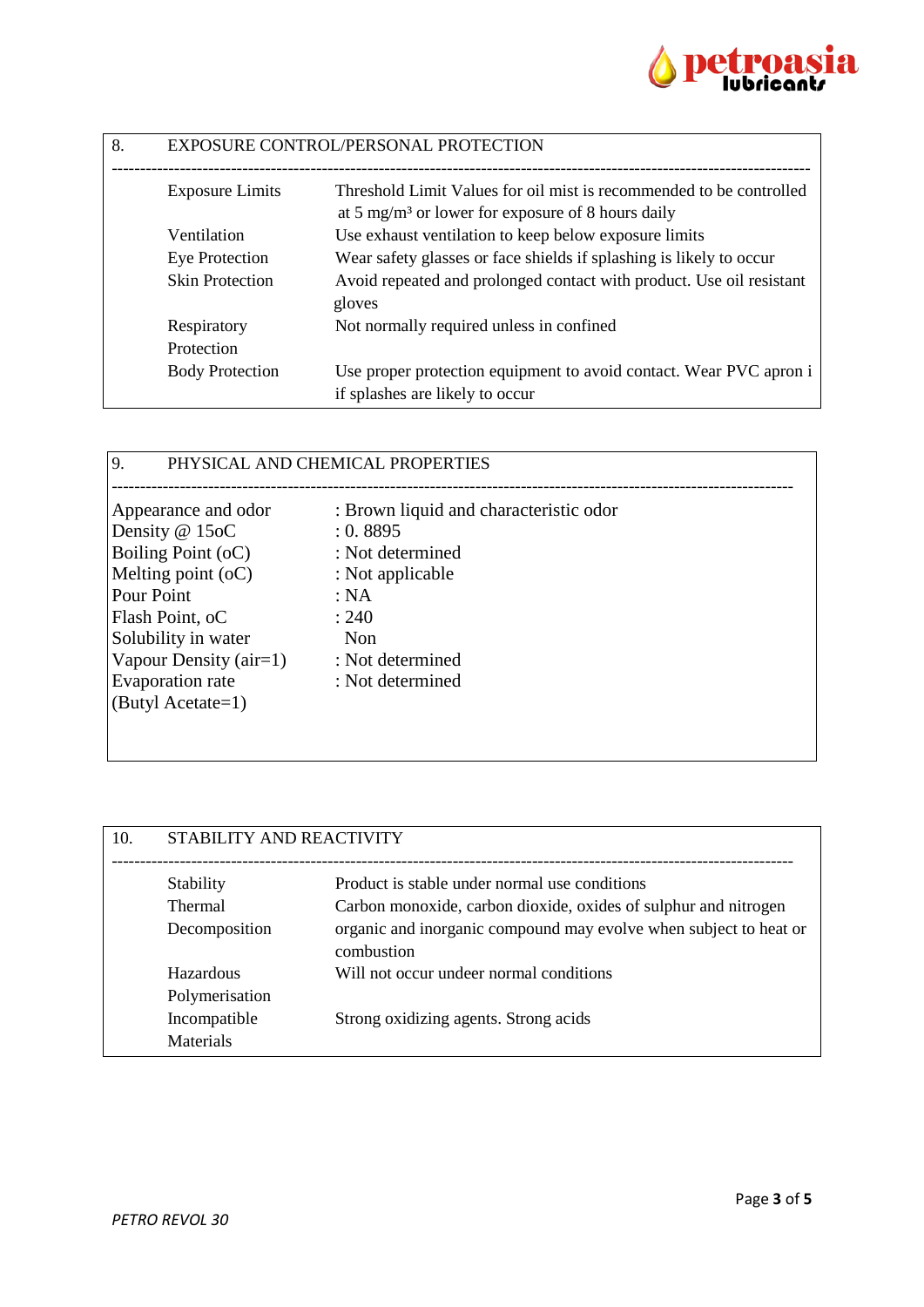

| 11. | TOXICOLOGICAL INFORMATION       |                                                                                                                                                                                                                                                                           |
|-----|---------------------------------|---------------------------------------------------------------------------------------------------------------------------------------------------------------------------------------------------------------------------------------------------------------------------|
|     | <b>Basis</b>                    | No toxicological data is available for this product. Information is<br>provided based on the addtives, other components and base stock<br>used                                                                                                                            |
|     | <b>Acute Exposure</b><br>- Oral | LD 50 expected to be above 2000 mg/kg.                                                                                                                                                                                                                                    |
|     | <b>Acute Exposure</b><br>- Skin | LD 50 expected to be above 2000 mg/kg.                                                                                                                                                                                                                                    |
|     | Inhaltion<br>Eye Irritation     | Repeated or prolonged exposure to oil mists may cause irritation<br>Slight irritant                                                                                                                                                                                       |
|     | <b>Skin Irritation</b>          | Not a skin irritant unless repeated or prolonged contact                                                                                                                                                                                                                  |
|     | Respiratory                     | Slight irritant                                                                                                                                                                                                                                                           |
|     | Irritation                      |                                                                                                                                                                                                                                                                           |
|     | Carcinogenicity                 | No data to suggest that product is carcinogenic                                                                                                                                                                                                                           |
|     | Mutagenicity                    | No data to suggest that product is mutagenic                                                                                                                                                                                                                              |
|     | Other Information               | Brief contact with used oil is not expected to have serious effect in                                                                                                                                                                                                     |
|     |                                 | humans if he oil is removed thoroughly by washing with soap and<br>water                                                                                                                                                                                                  |
|     |                                 | Used engine oils may contain harmful impurities that have<br>accumulate during use. The concentration of such impurities will<br>depend on use and they present risks to health and the environment<br>on disposal. All used oils should be handled with caution and skin |
|     |                                 | contact should be avoided                                                                                                                                                                                                                                                 |

| 12. | <b>ECOLOGICAL INFORMATION</b> |                                                                                                                                                                                                      |
|-----|-------------------------------|------------------------------------------------------------------------------------------------------------------------------------------------------------------------------------------------------|
|     | <b>Basis</b>                  | No ecological data is available for this product. Information is<br>provided base on the additives, other components and base stock<br>used.                                                         |
|     | Mobility                      | Liquid under most environmental conditions. Floats on water. It is<br>absorbeb by soil and will not be mobile                                                                                        |
|     | Persistance/                  | Not readily biodegradable. Major constituents are expected to be<br>inherently Degradability be inherently biodegradable, but the product<br>contains components that may persist in the environment |
|     | <b>Bioaccumulation</b>        | Has the potential to bioaccumulate                                                                                                                                                                   |
|     | Ecotoxicity                   | Poor soluble mixture. Practically non-toxic to aquatic organisms.<br>May caused physical fouling of aquatic organisms                                                                                |